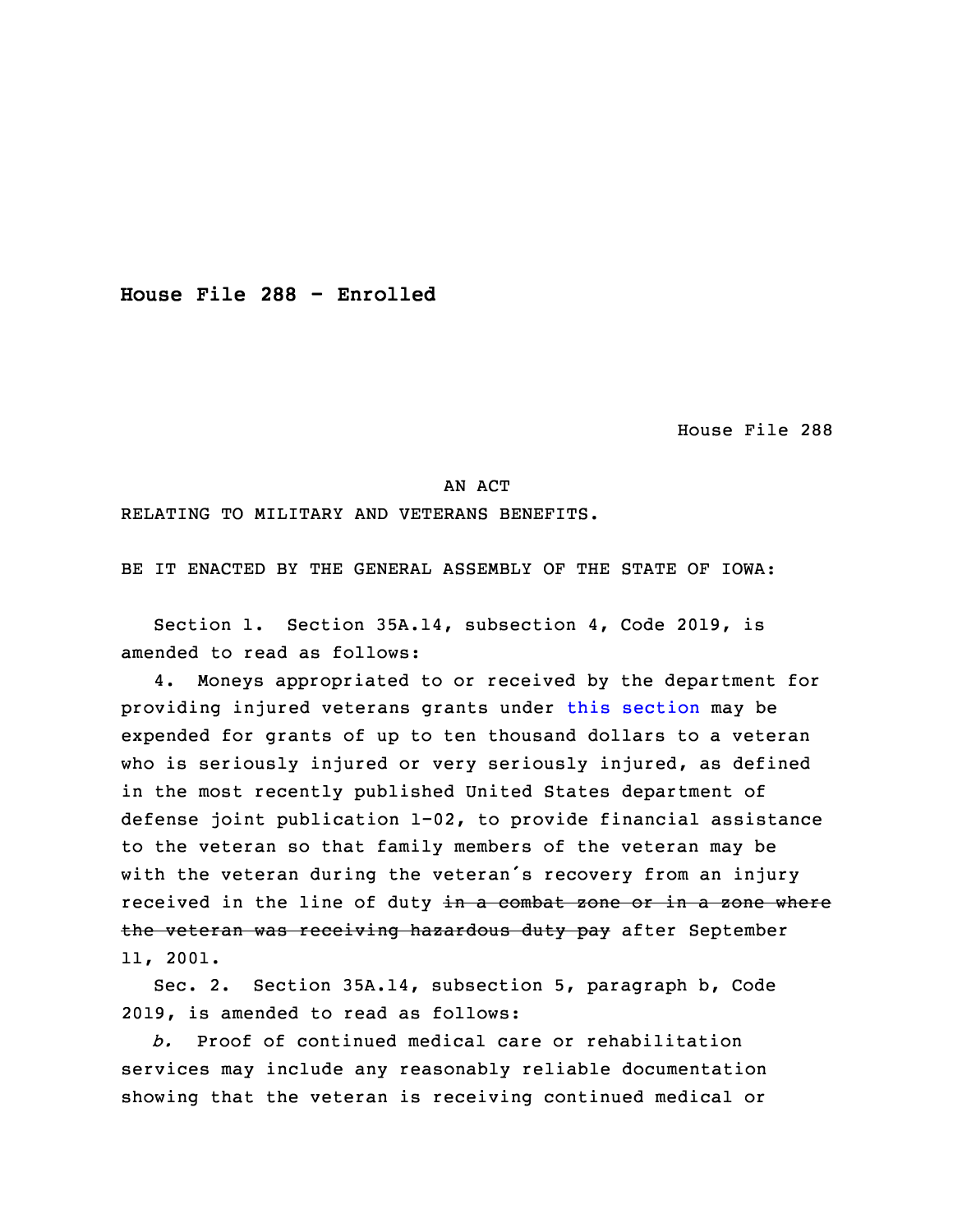rehabilitative care as a result of qualifying injuries. Proof that the injury occurred in the line of duty shall be made based upon the circumstances of the injury known at the time of evacuation from the combat zone or zone in which the veteran was receiving hazardous duty pay place where the veteran was injured.

Sec. 3. Section 35A.14, Code 2019, is amended by adding the following new subsection:

NEW SUBSECTION. 7. The department, the commission, and the national quard shall collaborate on a report regarding the sustainability of future funding for the injured veterans grant program and shall submit their findings and recommendations in a written report to the governor and the general assembly by 32 December 31, 2019.

Sec. 4. Section 272C.4, Code 2019, is amended by adding the following new subsection:

NEW SUBSECTION. 12A. *a.* Establish procedures by January 1, 2020, to expedite the licensing of an individual who is licensed in <sup>a</sup> similar profession or occupation in another state and who is the spouse of an active duty member of the military forces of the United States.

5 *b.* If the board determines that the professional or occupational licensing requirements of the state where the spouse is licensed are substantially equivalent to the licensing requirements of this state, the procedures shall require the expedited licensing of the spouse in this state.

10 *c.* If the board determines that the professional or occupational licensing requirements of the state where the spouse is licensed are not substantially equivalent to the professional or occupational licensing requirements of this state, the procedures shall allow the provisional licensing of the spouse for a period of time deemed necessary by the board to obtain a substantial equivalent to the licensing requirements of this state. The board shall advise the spouse of required education or training necessary to obtain a substantial equivalent to the professional or occupational licensing requirements of this state, and the procedures shall provide for licensing of an individual who has, pursuant to